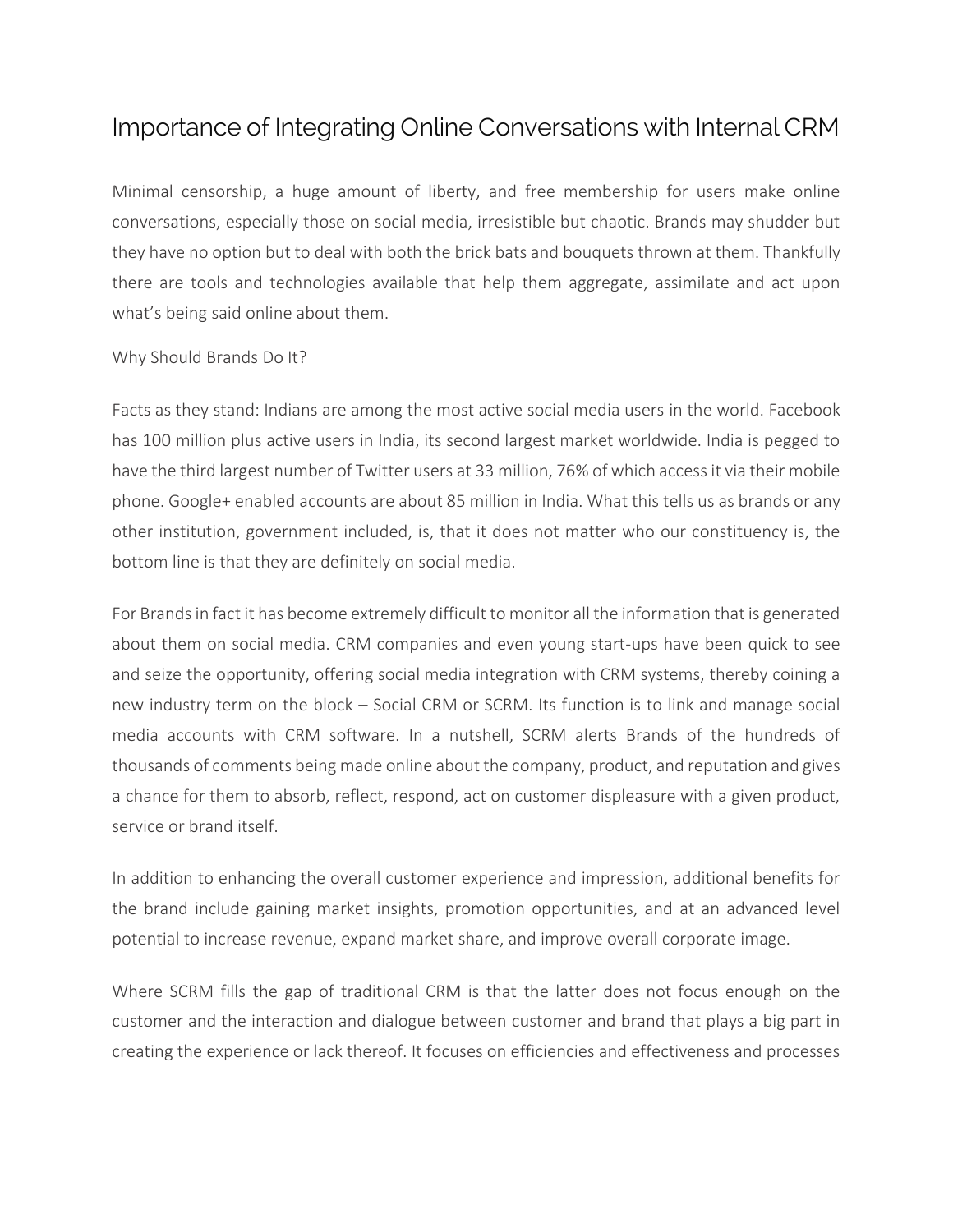and optimization to ensure smooth operations, equally necessary but lacking in making the personalized connect with the customer.

What it Takes: Technology, Top Management and Internal Adoption

CIOs need to be as convinced as marketers and service delivery executives of the need to incorporate social media into their CRM strategies. Brands stand to gain a better response and management of online customer experience with the data available; a better understanding of the urgency levels and moods of customers, their needs, their objectives, what they like and what they don't. Top management needs to set the tone by listening, engaging, adding value to conversations that customers are having. The integration of these online conversations with CRM will help them get answers for customers and resolve a lot of the issues they are facing. When internal adoption is spearheaded by top management, the trickle down effect, including educating and empowering team members to do the same, becomes that much easier.

Next the systems part: open architecture, open APIs means that brands can go for best-in-breed SCRM components/tools that can be integrated with existing pieces of CRM technology and as a result enable CRM through mobile or social platforms. Asking questions like the following will help: Does the SCRM tool integrate with legacy systems? Does it speak effectively and inexpensively with existing infrastructure? What's the cost going to be in the long term for additional integrations or changes needed in the platform?

A lot of SaaS providers are becoming the preferred vendors for providing Social CRM platforms in the cloud. Young start-ups allowing enterprise customers to build on top of their traditional CRM network and pay-as-they-go are the ones getting maximum traction. According to Gartner, the CRM market has witnessed a significant shift where about 45% of this USD 40 billion market is moving to the SaaS model from the traditional CRM network.

Outcome Brands Can Expect:

In my opinion, reducing customer anxiety is the single largest (and can't be emphasized enough) benefit of creating a framework that integrates online conversations with internal CRM.

Consider a straightforward scenario of a customer getting in touch regarding the status of his broken phone on the brand's Twitter handle. Is the brand equipped to reach the customer where